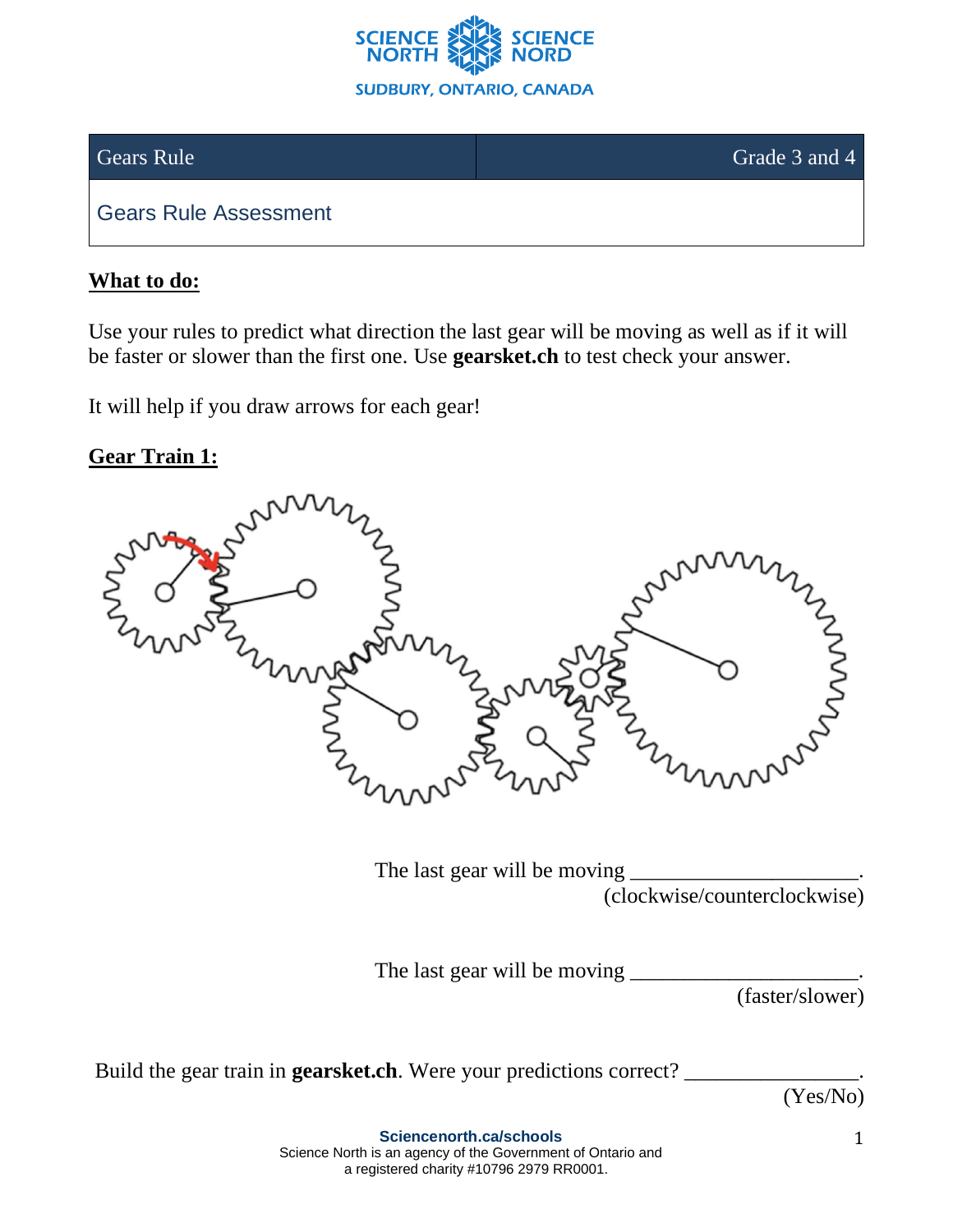

## **Gear Train 2:**



The last gear will be moving (clockwise/counterclockwise)

The last gear will be moving

(faster/slower)

Build the gear train in **gearsket.ch**. Were your predictions correct?

(Yes/No)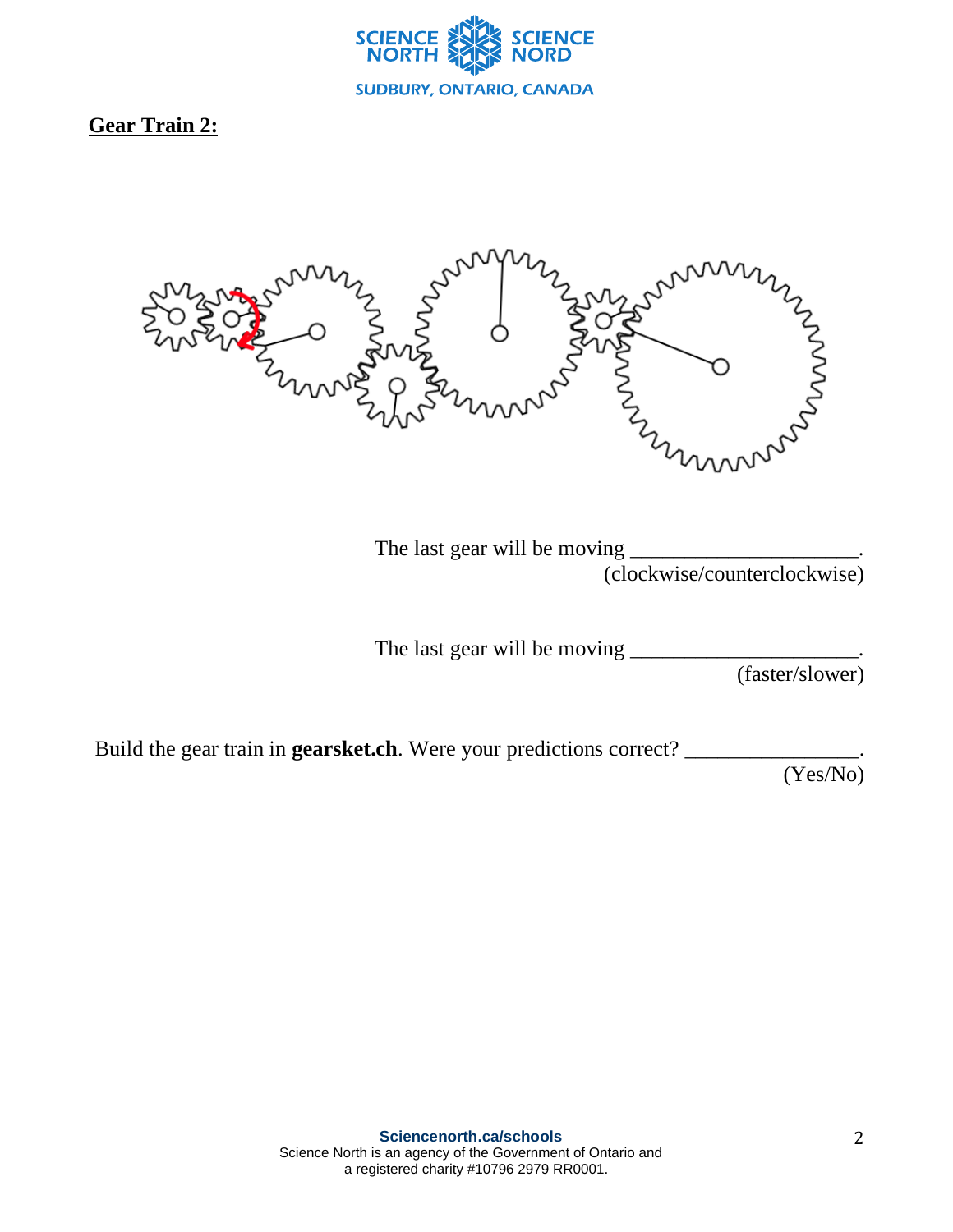

**Gear Train 3:**



The last gear will be moving  $_$ (clockwise/counterclockwise)

The last gear will be moving  $\_\_$ 

(faster/slower)

Build the gear train in **gearsket.ch**. Were your predictions correct?

(Yes/No)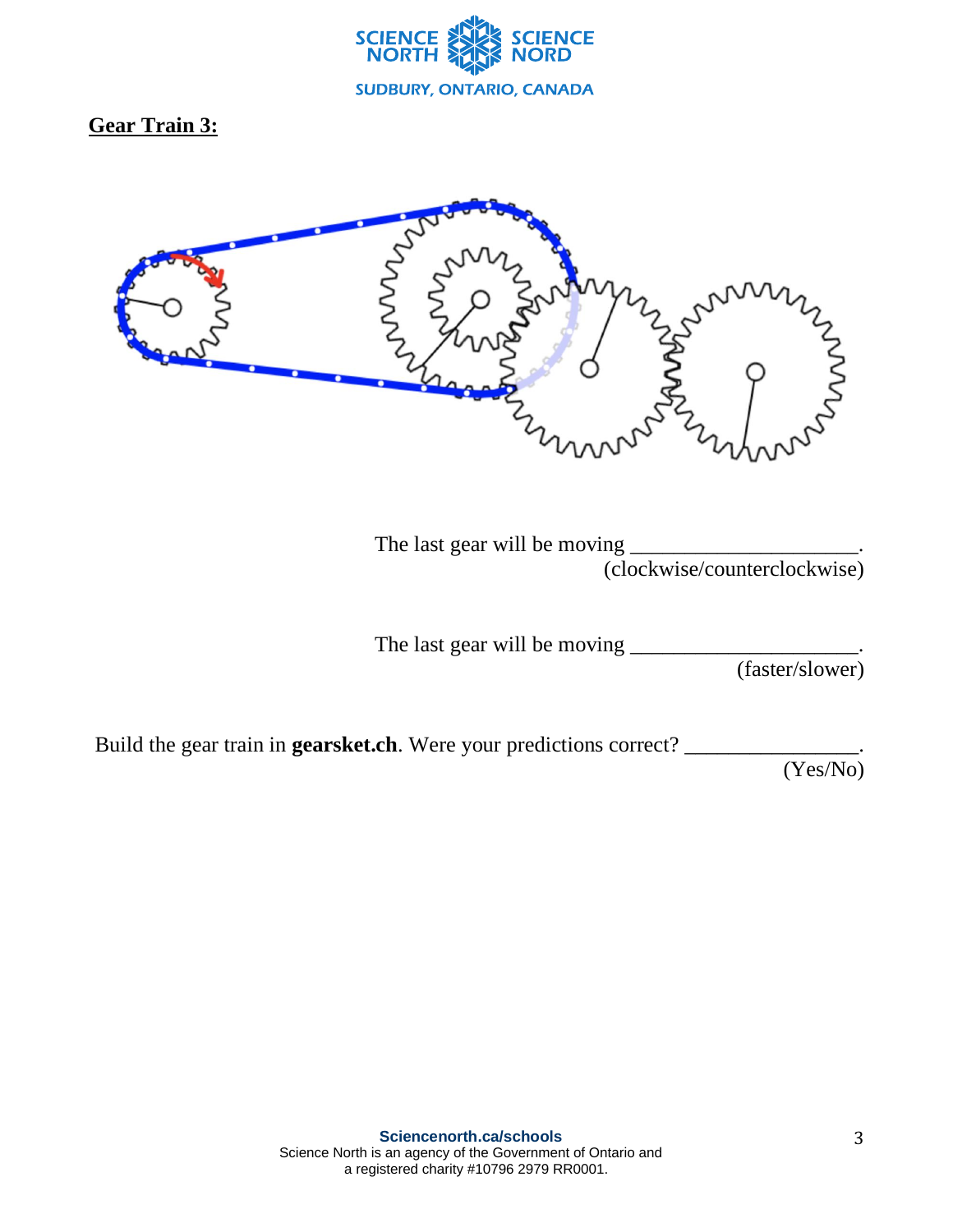

## **Gear Train 4:**



The last gear will be moving (clockwise/counterclockwise)

The last gear will be moving

(faster/slower)

Build the gear train in **gearsket.ch**. Were your predictions correct?

(Yes/No)

#### **Bonus Activity!**

Draw your own gear train on a blank piece of paper. Trade pages with a partner and see if they can predict what way the gears are turning. Use gearsket.ch to make sure your gear train works and to test your answer.